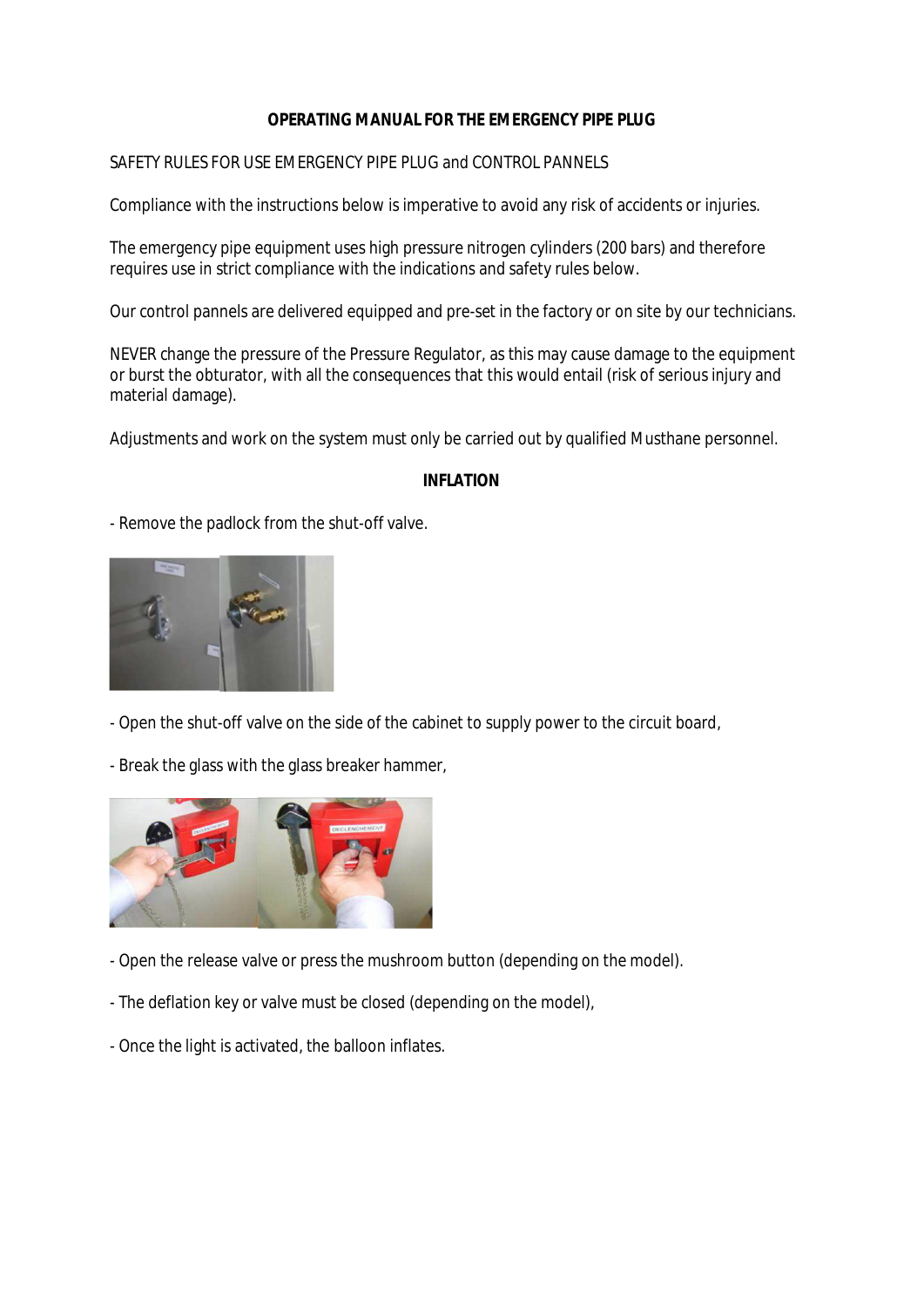

# **DEFLATE**

CAUTION: Before any deflation, it is mandatory to check that there is no more water in static upstream of the emergency plug, otherwise the equipment may be damaged.

- Close the trigger valve or deactivate the mushroom button,

- Open the deflation valve,
- Allow air to escape completely,
- Wait for the emergency plug to return to its rest position in the pipeline,
- Visually check that the obturator is properly seated in the upper part of the pipeline,
- Close the shut-off valve,
- Check that sufficient pressure remains in the cylinder to allow re-inflation,

- Return the system to its initial position by repositioning the padlock on the shut-off valve and locking it.

- Replace the glass of the mushroom button (to be provided as a spare part, if necessary, please consult us).

*Note: Plan to change the compressed nitrogen bottles for the next inflation and deflation.*

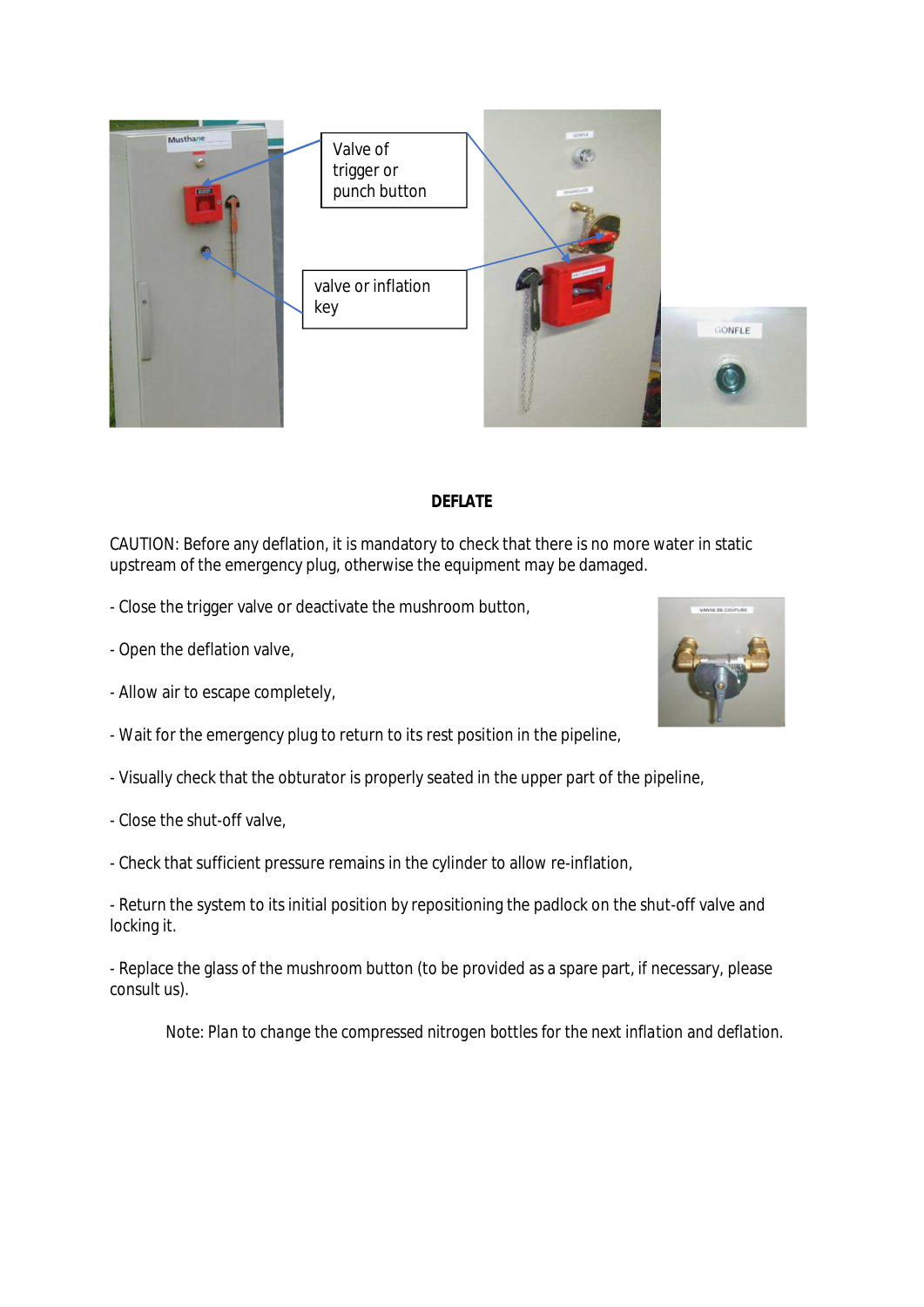### **Periodic testing procedure**

**Every 3 months**

- Check the general condition of the boxes, plate, hoses, regulators, plugs, visually check the cleanliness of the pipe and have it cleaned/uncluttered if necessary (the plug will not be able to seal a congested pipe, the sealing is done on the entire periphery of the pipe).

- Check the pressure of the cylinders, (the pressure of a cylinder must be between 170 bar and 220 bar).

- Check the plate for leaks.

**At least once a year**

- Carry out an inflation and deflation in order to check the correct operation of all the equipment.

**Special precautions**

- It is strictly forbidden to modify the settings of the control boards WITHOUT authorization from MUSTHANE. This could result in the bursting of the emergency plug, which could cause damage to property or even personal injury.

- It is strictly forbidden to intervene upstream or downstream of the pipe: During the inflation or deflation of the obturator and once the plug has been inflated.

- After each use, it is imperative to check that the equipment is still operational (check the stopper, the load of the bottles, etc...).

CAUTION: Make sure to close and disconnect all nitrogen cylinders before working on the equipment.

The emergency pipe plug

Concerning the emergency pipe plug, it has been designed for the precise diameter of the pipe that you have communicated to us; we formally advise you not to use it for another pipe without prior authorization from Musthane.

Compliance with the instructions below is imperative to avoid any risk of accidents or injury with pneumatic plugs.

1. Validate that the range of use of the plug is in accordance with the  $\emptyset$  of the pipe.

Each pneumatic plug has a precise radius of use (minimum and maximum) to be respected. The emergency pipe plug has been dimensioned at the time of your order for a precise diameter of pipe.

2. Respect the inflation pressure (PG)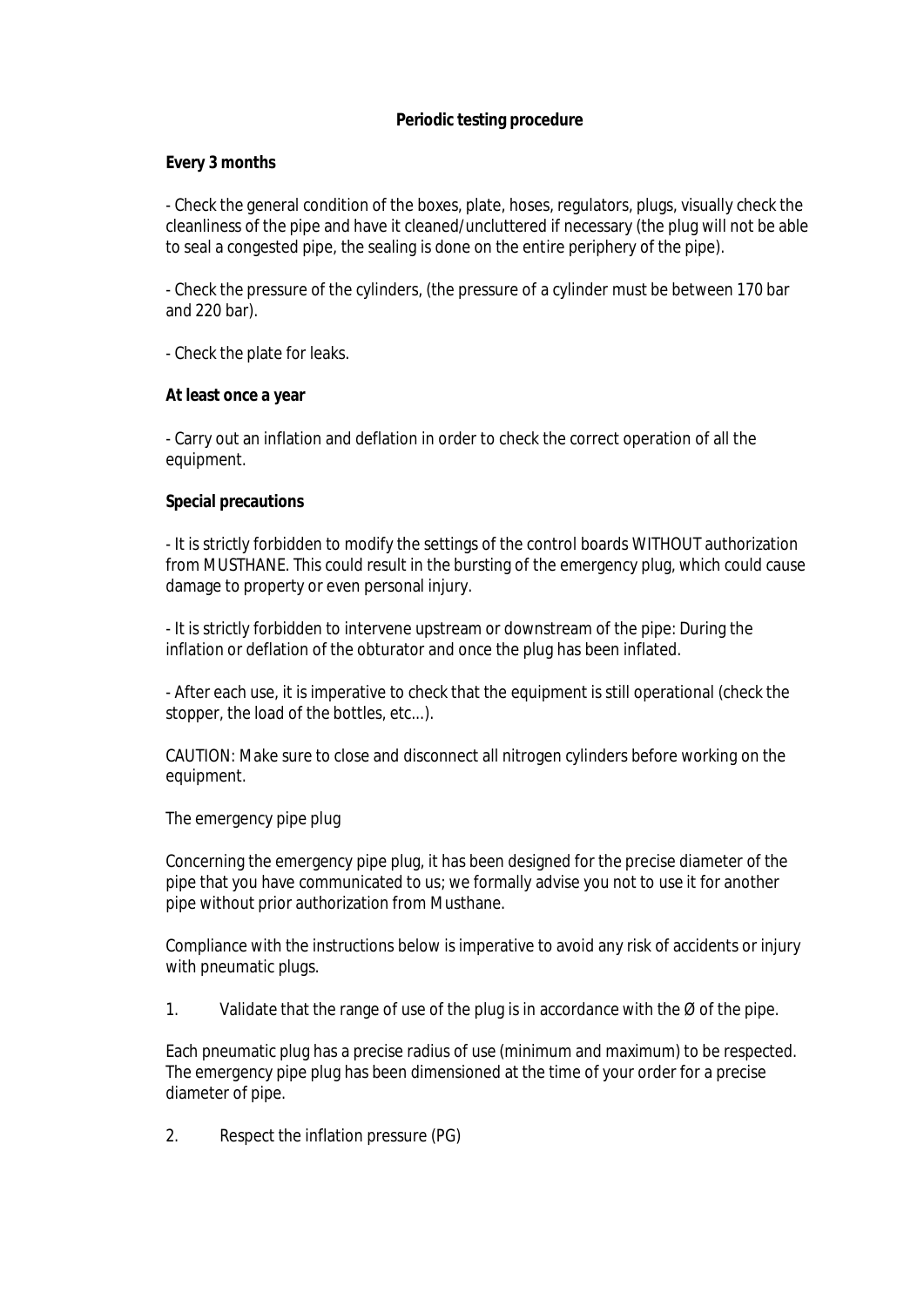It depends on the model, the back pressure to be retained, and the diameter of the pipe. The maximum pressure is shown on the obturator and the table below. In case of doubt, contact our teams

Ø canalisation mm PG max bar

| ≤500     | 1.2 |
|----------|-----|
| 600      | 0.7 |
| 7        | 0.6 |
| 800-1500 | 0.5 |

3. Calculate the pressure that must be supported by the inflatable stopper and never exceed the maximum allowable back pressure.

Considerable pressure may be contained in or applied to the obturator during use. The total force exerted on the plug is directly proportional to the pressure exerted and to the surface of the pipe. It is calculated as follows:

F (force in daN) = S (surface area in cm  $^2$  of the total section of the pipe) x P (pressure in bar)

Example: 700 mm diameter pipe with a back pressure to be retained of 0.4 bar (i.e. 4m water height), the thrust on the obturator is more than 1.5 tons!  $F = p \times 35^2 \times 0.4 = 1539$  daN

4. Determine if there are requirements for special heat or aggressive product resistance.

Our inflatable plugs are resistant to temperatures from -10°C to +70°C. For compatibility with chemicals in contact, please contact us.

5. Always inspect and clean inflatable stoppers and their equipment before and after use.

Check for dirt or debris trapped in the inflation valve that could cause a slow leak and thus deflate and eject the valve plug.

Check for cuts, abrasion, and cracking on the surface of the plug.

Slightly inflate the stopper to 200g (0.2 bar) and test the stopper and inflation accessories for leaks using soap foam.

Clean the plugs with a solution of soapy water, rinse and allow to dry.

Never clean a plug with solvents or petroleum products.

Check that the control box is functional. In case of doubt, contact Musthane.

6. Clean the pipe before installing the emergency pipe plug.

Remove any foreign matter inside the pipe, a sharp object may cause holes or puncture the plug when inflated. Methods may include high pressure cleaning or wire brush cleaning and rinsing with water.

7. Never stand in front of the obturator while it is in operation.